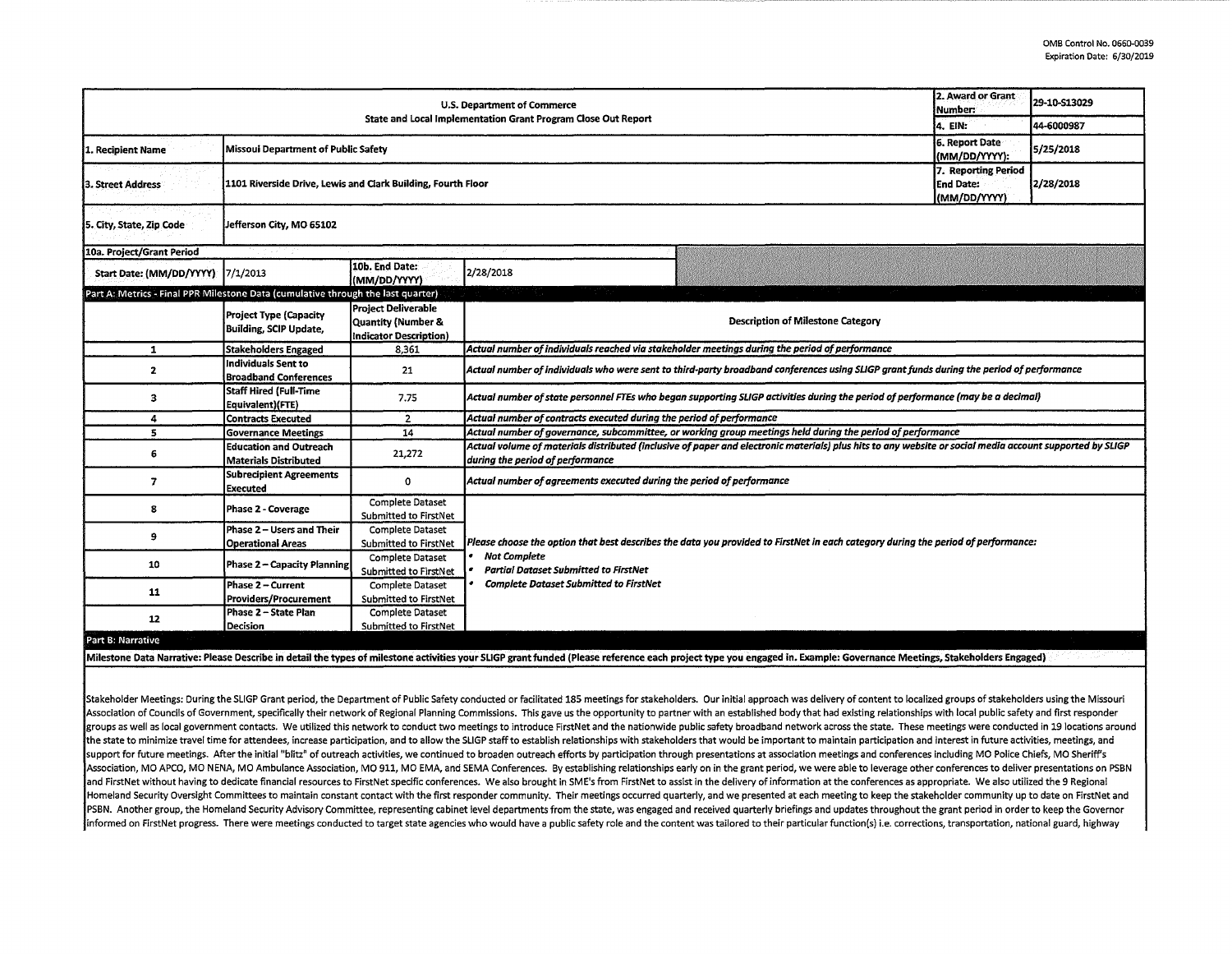Ipatrol, etc. We also responded to requests for meetings from other specific groups including Kansas City Metro Chiefs Association, St. Louis Metro EMS Association, and MO Telco Association. Early on we found it beneficial shops in the state to counter misinformation regarding FirstNet and PSBN as it related to public safety communications. It was beneficial to bring this group on as an ally, and end the misinformation coming from that group firestorm within the stakeholder community. Our most successful outreach story or approach, was the fact that we engaged the stakeholder community early, and stayed in touch with them frequently throughout the grant period recognized SLIGP staff when they saw them and the result was frequent informal conversations and requests for information on an ongoing basis. The other major meeting we conducted was our FirstNet consultation meeting. Par excellent and reflected our outreach activities up to that point.

Broadband Conferences: SLIGP staff attended 11 broadband conferences during the grant period. Their attendance allowed them to stay informed on FirstNet developments, educate themselves on psbn and how it would benefit the responder community, develop contacts and resources within the LTE and psbn world who we could call on for additional information when we had questions or inquiries from stakeholders and generally enhance their knowledge t were viewed as SM E's when presenting within the state. These conferences included PSCR, APCO, IACP, and IWCE.

Governance Meetings: As part of our strategy to involve broad participation from both the technical and practitioner community, as well as involving an independent body to aid in the adoption of psbn in Missouri, we utiliz Interoperability Executive Committee as our governance body. The SIEC was an established group, with multi discipline and skill levels, that was formalized through Executive Order of the Governor, and had a pre-existing in communications so it was a logical solution to address governance issues that may arise with psbn, as well as being able to advise the governor on psbn issues including the important "Opt-In, Opt-Out" decision. The members helped support our education and outreach efforts. The SIEC meets quarterly and psbn became a regular agenda item for the group during which updates on FirstNet were presented, SCIP updates and how psbn should be incorpora SCIP, as well as issues related to eligible participants on a psbn, and how conflict resolution would be addressed, should issues arise in the future. The body has maintained a working knowledge on psbn and is prepared to recommendations when we learn more about local control and any responsibilities that may be pushed down to the state/ local level.

## **Please describe in detail any SLIGP program priority areas (education and outreach, governance, etc.) that you plan to continue beyond the SUGP period of performance.**

Education and Outreach: We will be conducting outreach meetings with the stakeholder community to introduce them to psbn as it relates to coverage and capabilities of the selected vendor, and facilitate meetings with the v stakeholders to assist stakeholders in understanding the subscription process, familiarize extended primary users with how the network could benefit them, and reinforce the value of psbn as a communication tool that can be LMR and the statewide communications network.

Governance: We expect to continue to use the SIEC to address any issues that arise regarding the psbn in Missouri. We will continue our efforts to inform the SIEC on the status of psbn so should the need arise, they are in render decisions or provide policy guidance for psbn issues in Missouri. Until we become better informed on how much "local control" there will be and exactly what that looks like, it is difficult to project the role that

## **Data collection narrative: Please describe in detail the status of vour SUGP funded data collection activities.**

Data collection activities are complete and have been submitted to FirstNet for use in the development of the state plan for Missouri.

## **Please describe in detail any data collection activities you plan to continue beyond the SUGP period of performance.**

The Department of Public Safety does not anticipate any formal data collection to occur in the future. We have offered to establish a mechanism for local stakeholders to report areas of coverage or capacity deficiencies. T information on an ad hoc basis and wei will forward these concerns to FirstNet on an as needed basis. We do not anticipate expending any singificant time or resources to accomplish this on behalf of the stakeholder communi

## **Lessons Learned: Please share any lessons learned or best practices that your organization implemented during your SLIGP project.**

The most important takeaway from our participation in the SLIGP process was to engage stakeholders early and often. This created an opportunity for us to craft the message the way we wanted it to come out, and base it on f psbn program. We encountered efforts to undermine psbn by entities whose business model may have viewed psbn as a threat to their business. We engaged these entities with facts and were also able to counter their message a stakeholders. We also maintained ongoing contact with the stakeholder community on a regular basis (at least quarterly) and participated in conferences and meetings that reinforced our relationships with the leadership wit community.

| Part C: Staffing                                                            |      |                                                                                         |                 |  |  |  |
|-----------------------------------------------------------------------------|------|-----------------------------------------------------------------------------------------|-----------------|--|--|--|
| Staffing Table - Please provide a summary of all positions funded by SLIGP. |      |                                                                                         |                 |  |  |  |
| Name                                                                        | FTE% | Project(s) Assigned                                                                     | Change          |  |  |  |
| Director / SWIC                                                             | 0.5  | Provide oversightt and coordination for the SLIGP Project                               | Completed Grant |  |  |  |
| Assistant Director                                                          | 0.5  | Provide technical support and oversight for the SLIGP Project                           | Completed Grant |  |  |  |
| Project Manager                                                             | 1.0  | Responsible for accomplishing objectives by planning, and evaluating project activities | Completed Grant |  |  |  |
| Assistant Project Manager                                                   | 1.0  | Coordinate project activities to ensure cost, schedule, and quality standards are met   | Completed Grant |  |  |  |
| <b>Project Specalist</b>                                                    | 1.0  | Provide project management support to deliver projecst within budget and deadlines      | Completed Grant |  |  |  |
| Project Specalist (Assistant)                                               | 1.0  | Provide project management support to deliver projecst within budget and deadlines      | Completed Grant |  |  |  |
| Education/Outreach Coordinator                                              | 1.0  | Responsible for coordination and implementation of public safety broadband program      | Completed Grant |  |  |  |
| <b>Grant Specialist</b>                                                     | 1.0  | Administers the grant life cycle process and coordinates implementation with the SWIC   | Completed Grant |  |  |  |
| Part-Time Attorney                                                          | 0.25 | Responsible for negotiating, writing, and executing agreements and contracts            | Completed Grant |  |  |  |
| Part-time Office Support                                                    | 0.5  | Administive support for the public safety broadband initiative                          | Completed Grant |  |  |  |
| Part D: Contracts and Funding                                               |      |                                                                                         |                 |  |  |  |

**Subcontracts Table** - **Include all subcontractors engaged during the period of performance. The totals from this table must equal the "Subcontracts Total" in your Budget Worksheet**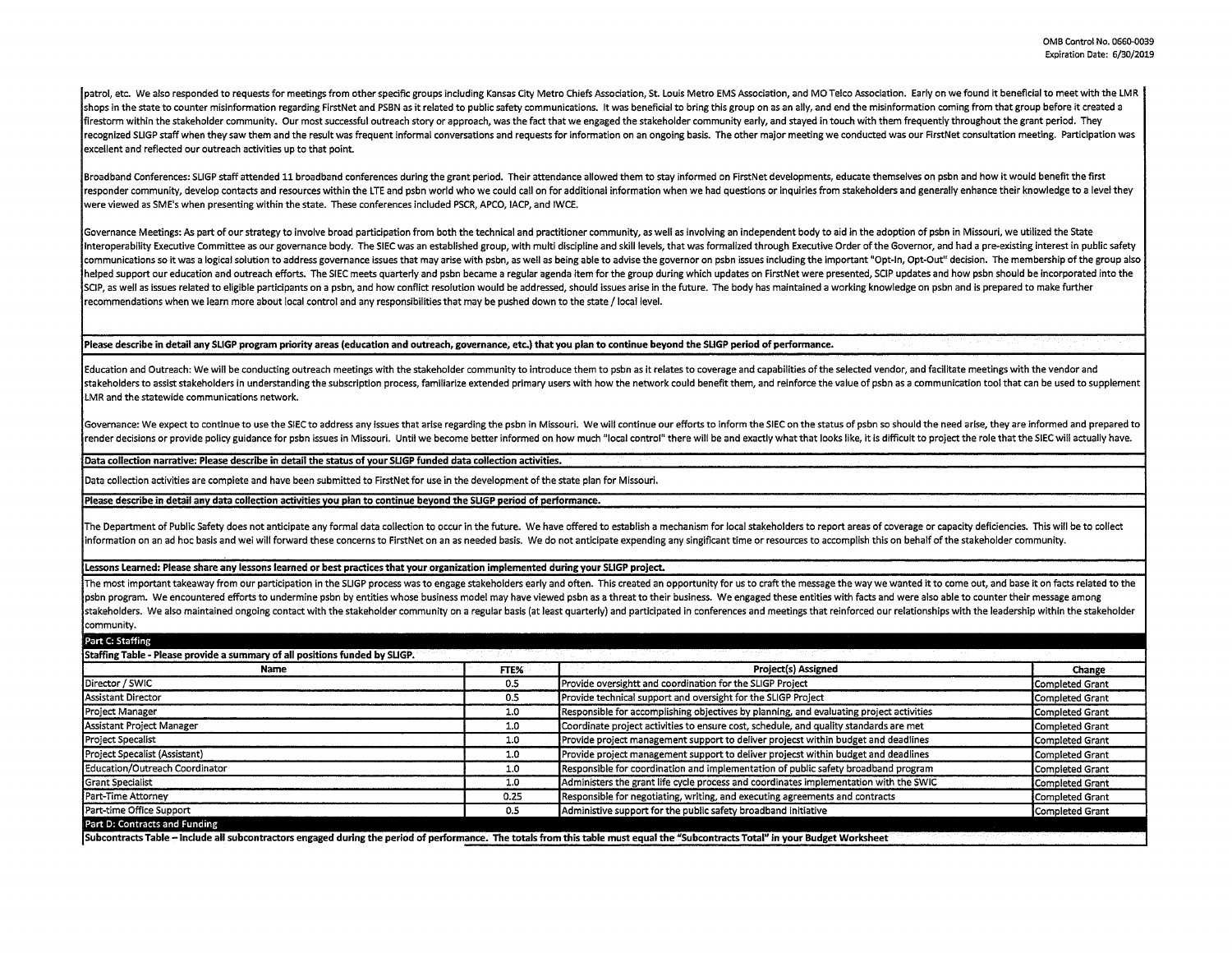|                                                                                                                                                                                                                                      | <b>Name</b>           |                                                                                                                                                                                                                                |                                       | <b>Subcontract Purpose</b>  |                         | <b>Type</b><br>(Vendor/Subrec.) | RFP/RFQ Issued (Y/N)                       | <b>Total Federal Funds</b><br><b>Allocated</b>                 | <b>Total Matching Funds</b><br>Allocated |
|--------------------------------------------------------------------------------------------------------------------------------------------------------------------------------------------------------------------------------------|-----------------------|--------------------------------------------------------------------------------------------------------------------------------------------------------------------------------------------------------------------------------|---------------------------------------|-----------------------------|-------------------------|---------------------------------|--------------------------------------------|----------------------------------------------------------------|------------------------------------------|
| MACOG                                                                                                                                                                                                                                |                       | Regional Stakeholder Meetings                                                                                                                                                                                                  |                                       |                             | Contract                | Y                               | \$285,000.00                               | \$0.00                                                         |                                          |
| Mission Critical Partners                                                                                                                                                                                                            |                       |                                                                                                                                                                                                                                | Phase II Support                      |                             |                         | Contract                        | N                                          | \$0.00                                                         | \$162,857.00                             |
| <b>Budget Worksheet</b>                                                                                                                                                                                                              |                       |                                                                                                                                                                                                                                |                                       |                             |                         |                                 |                                            |                                                                |                                          |
| Columns 2, 3 and 4 must match your project budget for the entire award and your final SF 424A. Columns 5, 6, and 7 should list your final budget figures, cumulative through the last quarter                                        |                       |                                                                                                                                                                                                                                |                                       |                             |                         |                                 |                                            |                                                                |                                          |
| (Project Budget Element (1)                                                                                                                                                                                                          |                       | <b>Federal Funds Awarded (2)</b>                                                                                                                                                                                               | <b>Approved Matching</b><br>Funds (3) |                             | <b>Total Budget (4)</b> |                                 | <b>Final Federal Funds</b><br>Expended (5) | <b>Final Approved</b><br><b>Matching Funds</b><br>Expended (6) | <b>Final Total funds</b><br>Expended (7) |
| la. Personnel Salaries                                                                                                                                                                                                               |                       | \$1,265,033.00                                                                                                                                                                                                                 |                                       | \$237,370.00<br>\$82,932.00 |                         | \$1,502,403.00                  | \$1,286,794.00                             | \$237,370.00                                                   | \$1,524,164.00                           |
| b. Personnel Fringe Benefits                                                                                                                                                                                                         |                       |                                                                                                                                                                                                                                | \$490,900.00<br>\$29,904.00           |                             | \$573,832.00            |                                 | \$487,641.00                               | \$82,932.00                                                    | \$570,573.00                             |
| c. Travel                                                                                                                                                                                                                            |                       |                                                                                                                                                                                                                                | \$82,295.00                           |                             | \$112,199.00            |                                 | \$63,793.00                                | \$29,904.00                                                    | \$93,697.00                              |
| d. Equipment                                                                                                                                                                                                                         |                       |                                                                                                                                                                                                                                | \$0.00                                |                             | \$0.00                  |                                 | \$0.00                                     | \$0.00                                                         | \$0.00                                   |
| e. Materials/Supplies                                                                                                                                                                                                                |                       |                                                                                                                                                                                                                                | 50.00                                 |                             | \$66,128.00             |                                 | \$0.00                                     | \$66,128.00                                                    | \$66,128.00                              |
| f. Subcontracts Total                                                                                                                                                                                                                |                       |                                                                                                                                                                                                                                | \$139,323.00                          |                             | \$217,377.00            |                                 | \$139,323.00                               | \$78,054.00                                                    | \$217,377.00                             |
| g. Other                                                                                                                                                                                                                             |                       | \$0.00                                                                                                                                                                                                                         |                                       | \$0.00                      |                         | \$0.00                          | \$0.00                                     | \$0.00                                                         | \$0.00                                   |
| Indirect                                                                                                                                                                                                                             |                       | $-50.00$                                                                                                                                                                                                                       |                                       | \$0.00                      |                         | \$0.00                          | \$0.00                                     | \$0.00                                                         | \$0.00                                   |
| h. Total Costs                                                                                                                                                                                                                       |                       | \$1,977,551.00                                                                                                                                                                                                                 |                                       | \$494.388.00                |                         | \$2,471,939.00                  | \$1,977,551.00                             | \$494,388.00                                                   | \$2,471,939.00                           |
| .% of Total                                                                                                                                                                                                                          |                       | 80%                                                                                                                                                                                                                            |                                       | 20%                         |                         | 100%                            | 80%                                        | 20%                                                            | 100%                                     |
| Overall, were SLIGP funds<br>helpful in preparing for<br>FirstNet?                                                                                                                                                                   | <b>Strongly Agree</b> | Part E: Additional Questions: Please select the option (Strongly Disagree, Disagree, Neutral, Agree, Somewhat Agree, Strongly Agree) that best suits your answer.<br>What was most helpful? What challenges did you encounter? |                                       |                             | Narrative.              |                                 |                                            |                                                                |                                          |
| Were SLIGP funds helpful in<br>planning for your FirstNet<br>consultation?                                                                                                                                                           | <b>Strongly Agree</b> | What was most helpful? What challenges did you encounter?                                                                                                                                                                      |                                       |                             | Narrative.              |                                 |                                            |                                                                |                                          |
| Were SLIGP funds helpful in<br>informing your stakeholders<br>about FirstNet?                                                                                                                                                        | <b>Strongly Agree</b> | What was most helpful? What challenges did you encounter?                                                                                                                                                                      |                                       |                             | Narrative.              |                                 |                                            |                                                                |                                          |
| Were SLIGP funds helpful in<br>developing a governance<br>structure for broadband in<br>your state?                                                                                                                                  | Agree                 | What was most helpful? What challenges did you encounter?                                                                                                                                                                      |                                       |                             | Narrative.              |                                 |                                            |                                                                |                                          |
| Were SLIGP funds helpful in<br>preparing your staff for<br>FirstNet activities in your state<br>(e.g. attending broadband<br>conferences, participating in<br>training, purchasing software,<br>procuring contract support<br>etc.)? | <b>Strongly Agree</b> | What was most helpful? What challenges did you encounter?                                                                                                                                                                      |                                       | Narrative.                  |                         |                                 |                                            |                                                                |                                          |
| Were SLIGP funds helpful in<br>updating your Statewide<br>Communications<br>Interoperability Plan?                                                                                                                                   | <b>Strongly Agree</b> | What was most helpful? What challenges did you encounter?                                                                                                                                                                      |                                       | Narrative.                  |                         |                                 |                                            |                                                                |                                          |
| Were SLIGP funds helpful in<br>preparing for your review of<br>the FirstNet developed State<br>Plan?                                                                                                                                 | Strongly Agree        | What was most helpful? What challenges did you encounter?                                                                                                                                                                      |                                       |                             | Narrative.              |                                 |                                            |                                                                |                                          |